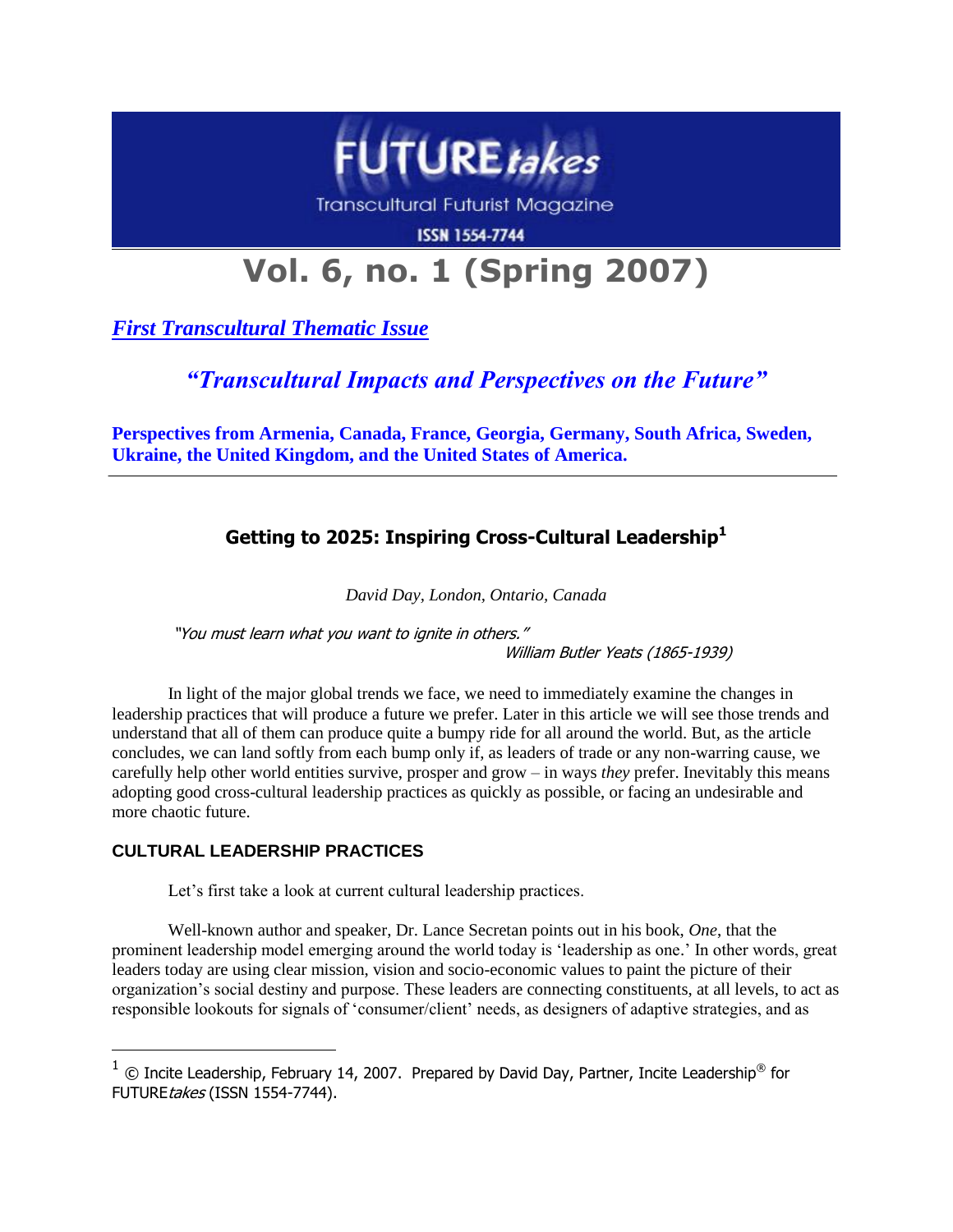willing creators of cultural practises that execute those strategies with targeted excellence…acting as *one*. Some examples in North America include Timberlane, Southwest Airlines, Walgreen's, Girl Scouts of the USA, FedEx and Vancity.

For structural evidence of this collaborative, dynamic model, we need only look at how any typical organization's constituent bodies have expanded rapidly since the late 1990's from board members representing shareholders to include first, its clients/customers, then its employees/volunteers and its suppliers. And, most recently, it has added the social community in which the organization functions, e.g., the environment is now recognized as a key, interfacing element of most organizations.

But make no mistake about the characteristics of these great leaders, as Jim Collins reminds us in his book, *Good to Great*. They are anything but the heroes portrayed in fictional best sellers, plays or movies. They are humble, quiet and courageously relish the ambiguities and challenges only real life circumstances can provide. They also possess extraordinary will – a passion and determination for the cause and great compassion and respect for other human beings, of all cultural origins. They exemplify what they expect from individuals, groups and teams – collaborating on critical issues to deal with dynamic realities. And, finally, they contribute their energies to connecting constituents on all levels of human need – from safety and security, social-emotional, and (role) motivational to personal fulfillment.

On the last point, in human relationship terms, great leaders ignite the burning desires of our whole brain, helping us connect with our passions and encouraging us to express ourselves naturally, within the domains of our personal expertise. They do this intentionally, in order that we have an ongoing excellent impact on each of our collective responsibilities.

As creators of cultural practices, leaders appear in all roles – initiating patterned icons/images, actions, learning, celebrations and stories that tell a tale of organizational survival, effectiveness and sustainable growth. They challenge us to use inductive reasoning (inferring a solution from an observed pattern, or data set), deductive reasoning (applying a known solution from policy or practice to a new situation) and abductive reasoning (creating a solution from two or more seemingly unrelated ideas or thoughts).

And, as participants in this interactive process, we experience accomplishment and the full range of emotions that goes with it, both good and bad. But they are in it with us – and most importantly – we feel alive. We have a purpose, a cause, and a destiny. We are committed.

In short, we feel both inspired and fulfilled. We have a meaningful life outside of ourselves.

#### **FAST FORWARD TO 2015**

Fast forward to 2015. What will we have experienced?

Among the worldwide turbulence, some patterns and related challenges will likely have emerged, as Mary O'Hara-Devereaux describes in her book, *Navigating the Badlands*. Her premise is that the great economic, (accelerating) technological and social innovations shifts, witnessed by the world in the last 50 some years, combine to form an 'historical cycle of disruptive innovation,' which she and her colleagues estimate as 75 years in length and ending around 2025. This post-industrial cycle has been called the information age, the knowledge era, and is what Daniel Pink has labelled the conceptual age in his book, *A Whole New Mind*. But, whatever we call it, O'Hara-Devereaux tells us the *major global impacts that its three interactive shifts will have on companies and organizations worldwide by 2015* will be:

- o An increased number of older, healthy people.
- o An increased number of non-traditional households.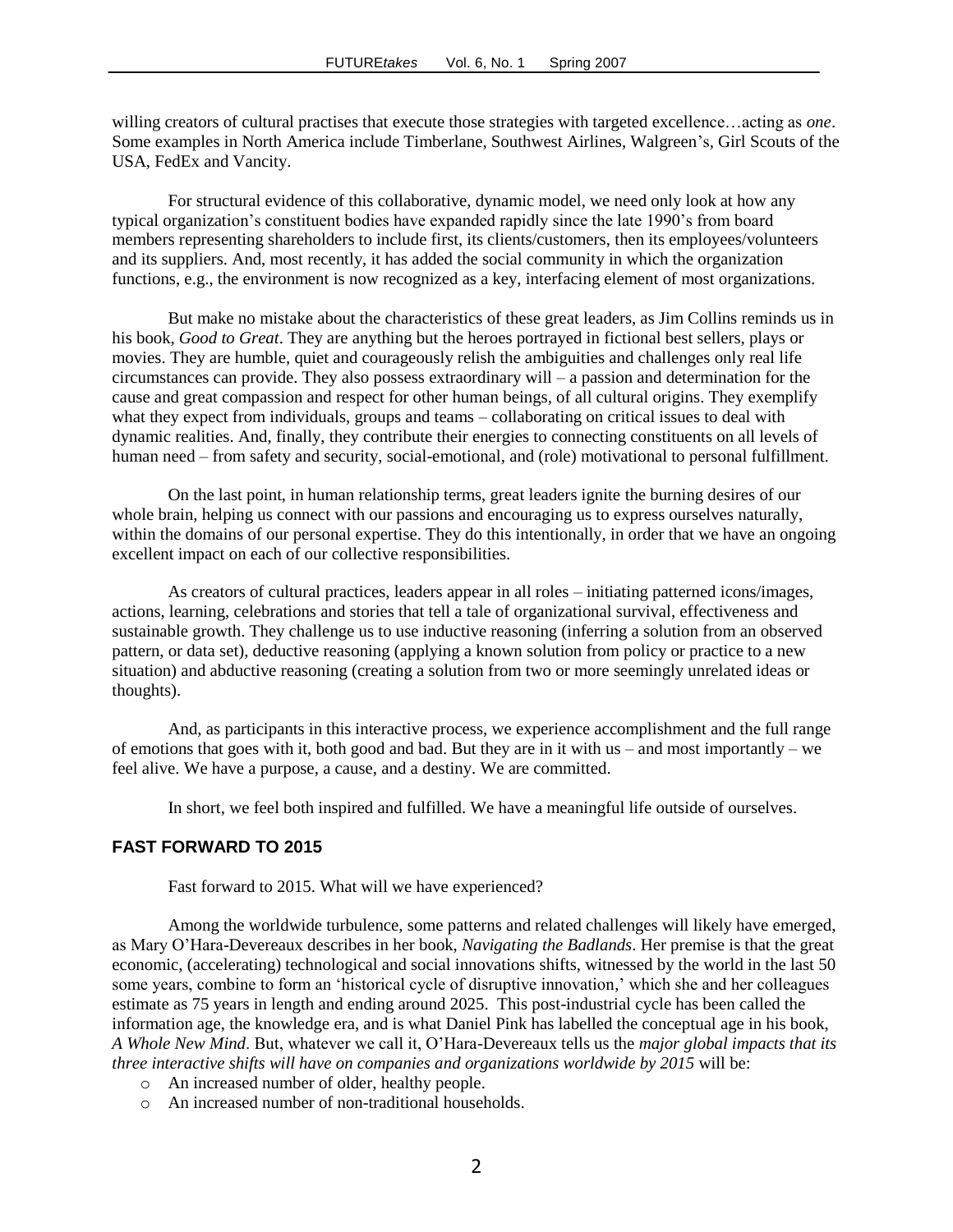- o An increasing demand for higher education, and, more educated, more experienced women than men in the world's workforces.
- o New digital technology, communications infrastructure such as the Internet, and 4 billion more people competing (e.g., India and China) have exploded emerging markets growth, changing economic and political balances.
- o New investment driving innovative technologies and productivity; creating new wealth but not many jobs.
- o Customers/consumers defining what's of value and how they receive it.
- o Sustainability (e.g. Green) continuing to grow in importance.
- o The current trend of income inequality increasing, in both emerging and developed economies.
- o The 'globalization of the local' dominates the worldwide landscape, as we grapple with the unrelenting tsunami of cross-cultural flows created by the three major shifts of our new age.

Evidence for each of these expected trends is already streaming, if not pouring toward us, daily. So, we urgently need to ask what leadership practices must we adapt in order to prepare for this future?

#### **NEEDED LEADERSHIP PRACTICES**

Among her prescriptions, O'Hara-Devereaux calls for new cross-cultural (diversity) leadership skills, particularly an ability to weave multiple networks as we create and execute emergent strategies. She predicts existing corporate cultures will [evolve] as the economy and the need for creativity and productivity grow. She explains that what is good for business also needs to be good for people, so corporate culture will be overcome by local cultures as new bargains establish flexible 'work' norms based mostly on female values, as female leaders redefine family and other socio-economic relationships. This likely means people will generally value good relationships with leaders, cooperation, security and living in an area desirable to themselves and their families.

One can conclude that over the next several years, as these values increase and as skills and talent remain in short supply, there is likely to be added pressure for work relationship bargains for such things as flexible schedules, work-life balance and family leaves.

Largely, in spite of the growing trend to 'leadership as one,' these new values amount to a dream in our present day corporate world. 'Command-and-control' leadership remains rampant, according to the multitude of surveys from North American business schools and consulting firms of all kinds. Just pick up any Dilbert cartoon to get a chuckle out of today's corporate cultural reality. It's no wonder many people in North America have left or are attempting to flee their current boss.

#### **TWO CULTURAL PILLARS**

Now, looking broadly at O'Hara-Devereaux's trends, let's assume for a minute that they fully mature by 2015 and that leaders are using the required skills. This scenario should help us to see the potential future impact of these combined factors on two cultural realities in many, many countries of today's world:

- 1. Secular, cultural diversity by business organization, including NGO's with religious (cultural) freedom, by individual.
- 2. Secular, cultural melting pot/mosaic by politically networked boundaries, e.g. European Union with religious (cultural) freedom, by individual.

Most of us believe that these are desirable conditions. So, we need to ask ourselves, why are these two cultural pillars likely to continue to grow by 2015 and keep growing until at least until 2025? The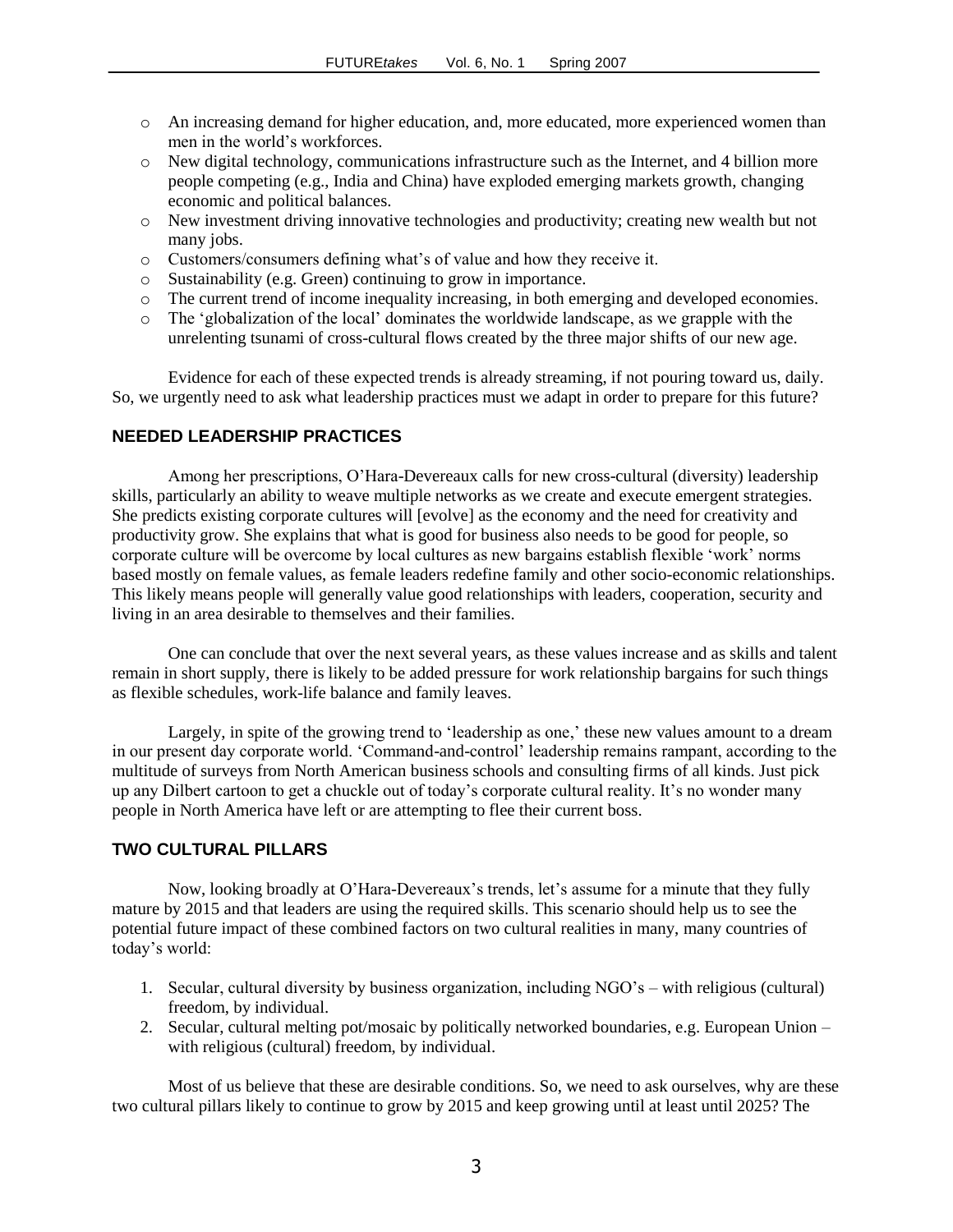answer – the moral foundation of leadership – is fundamental to the human condition, for which we are all accountable and which we can all influence.

The moral foundation of leadership remains constant over time across all social units. As described by Steven Robbins and Nancy Langton in their book, *Organizational Behaviour*, these moral guidelines are:

- 1. Truth telling: Telling the truth as you see it, because it allows a mutual, fair exchange or dialogue to occur.
- 2. Promise keeping: Leaders need to be careful of the commitments they make and they need to be careful about keeping those promises.
- 3. Fairness: This ensures that individual constituents get their fair share for their contributions to the organization.
- 4. Respect: Telling the truth, keeping promises, and being fair all show respect for others. Respect means treating people with dignity.\*

Successful leaders of institutions/organizations understand, adopt and insist on these basic moral principles – and strive to maintain culturally driven dignity. Conflict is assured in any domain when leaders fail to keep these tenants. In cases where these simple acts of good faith are violated, trust, peace and prosperity inevitably become strained and difficult, if not impossible.

## **CULTURAL IMPACTS ON LEADERSHIP STYLES**

#### **Respect/Dignity are Culturally Driven\***

- $\circ$  The extent people respect or challenge authority, aka 'power distance' varies from one ethnic 'cultural family' to another. Across areas such as Asia, Latin America, France, Spain and Africa power distances in groups can be experienced as generally high, whereas power distance in groups in the US, Britain, Israel and most of rest of Europe can be seen as generally low.
- o Where 'individualistic' social tendencies are found, as in the United States currently, people tend to expect and encourage individual responsibility and loose affiliations to networks or groups. Whereas those in areas with 'collectivist' social tendencies, as in Japan, Mexico, Greece or Korea prefer to establish group responsibilities and more solid, networked loyalties.
- o 'High uncertainty avoidance,' or a low tolerance for uncertainty and ambiguity can lead to a rule-oriented society/organization, i.e. one with many laws, rules, regulations and controls – whereas a society/organization with 'low uncertainty avoidance' has more tolerance for a number of opinions and more readily accepts ambiguity and uncertainty.
- o 'High masculinity' in a society/organization is a preference for male domination, achievement, control and power. A 'low masculinity' rating indicates the society/organization has a low differentiation between the genders.
- o Finally, a social entity with a 'high long-term orientation' prescribes to values of long-term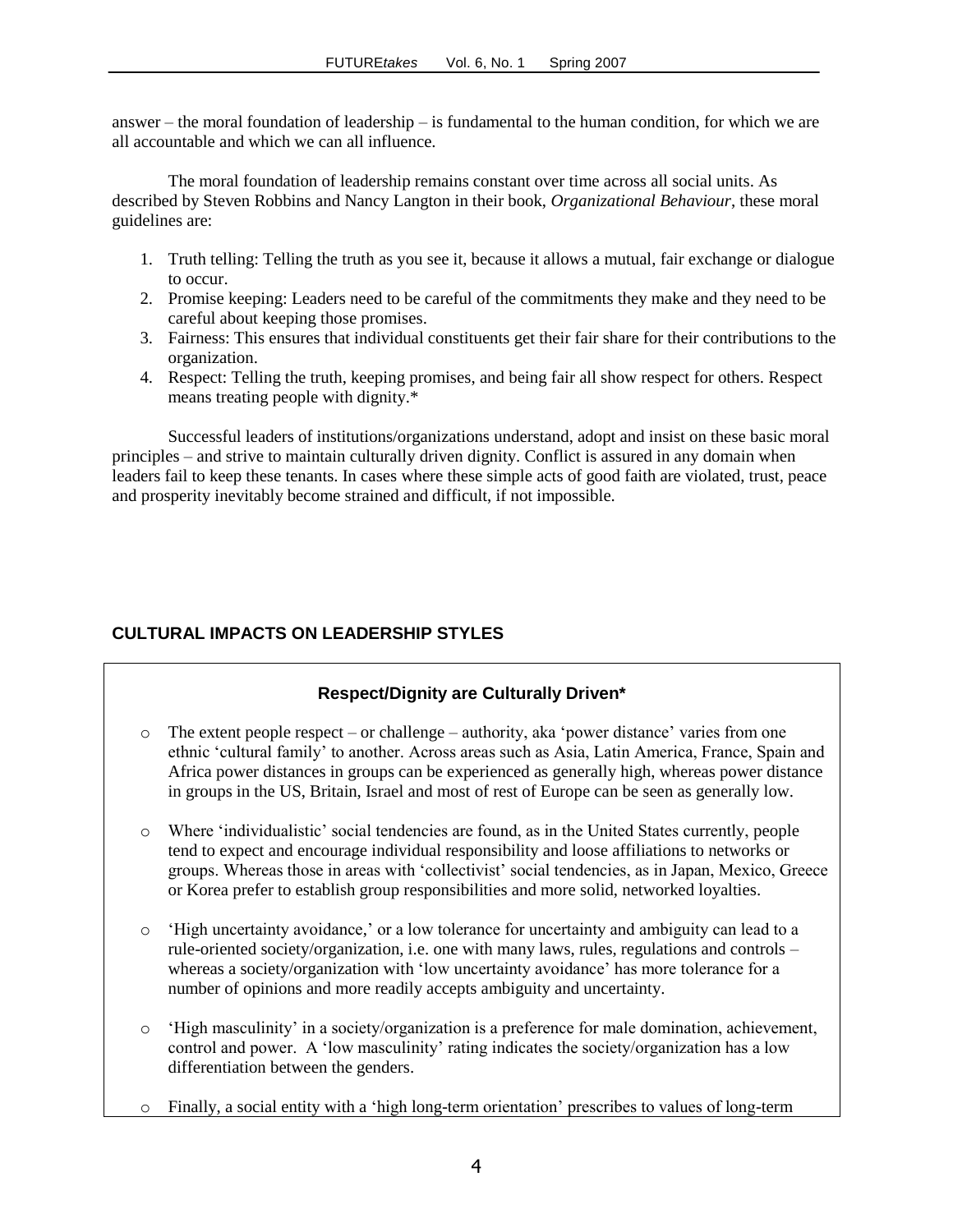cultural commitments and tradition. In an entity with a 'low long-term orientation' commitments are more short-term and people can adapt to new norms more readily.

\*Adapted from Geert Hoefstede's Model, and influenced by challenges to that Model by Prof. Brendan McSweeney's (University of Essex, England) *Human Relations*, Vol. 55, No.1 [Jan], 2002.

In free regions of the world, notwithstanding ethnic and regional influences, none of this bodes well for leaders heavily invested in 'command-and-control' practices.

By 2025, will leadership practices be fully adapted to ensure the freedom scenarios we want? That depends on our worldwide ability to grow leadership throughout our business, economic, political and religious institutions. In any case, organizational leaders who haven't started to reflect on their own impact behaviours are already being left behind.

Finally, let's imagine which systemic issues will need attention in the near future if we wish to shape our world as just stated. What social innovations can our leaders embark on in order to maintain peace, prosperity and happiness? As a start, these might include:

- o Addressing public shareholders' cavalier attitudes about short term vs. long term profits. Much investment behaviour is more like gambling than investing. For example, investors shoot themselves in the foot when they pick a company whose leaders do not insist that sustainable financial excellence is driven by client/customer interface excellence, which is driven by employee performance excellence, which can only be created by leadership performance excellence. To stop this waste of investor capital, individual stock market investment in *public firms* could be buffeted by a public system where shares could be indexed by company-based scorecard measures and audited by qualified professionals. In fact, there may not be a better place to apply the moral leadership tenants in any society.
- o A decidedly determined new moral leadership stance at the United Nations. All signatories could be required to enlist in world peace and mean it. Everything from pooled regional support councils to resources funding would have to be reconsidered in order to create measurably incremental effectiveness. Outcomes might include disaster prevention bodies dealing with medical health treatment, famine, drought, flood and renewable resource issues with responsibilities for planning and coordinating preventative measures and advising ruling governments regionally. All world powers must be instrumental in establishing and supporting these new structures, if peaceful growth and trade means anything to them. Vetoes could be unnecessary. Those governments involved in war or genocide could be given standardized cessation options with real consequences decided by world courts. All ethical decisions could be debated by representatives in good standing, but would be decided by court tribunals, in keeping with moral leadership principals.
- o Similar new structures accountable for major scientific strategies. These bodies could collaborate to recommend and advise governments of alternatives and coordinate actions on issues like global warming, disease prevention, genome sharing, and food and clean water development.

#### **CONCLUSION**

In conclusion, we have a choice to make for posterity. We can take strategic action to make things better in our own organizations, and in our own countries to make our world a better place to live by reaching out for our cross-cultural calling. Or, we can continue piecemeal with less effective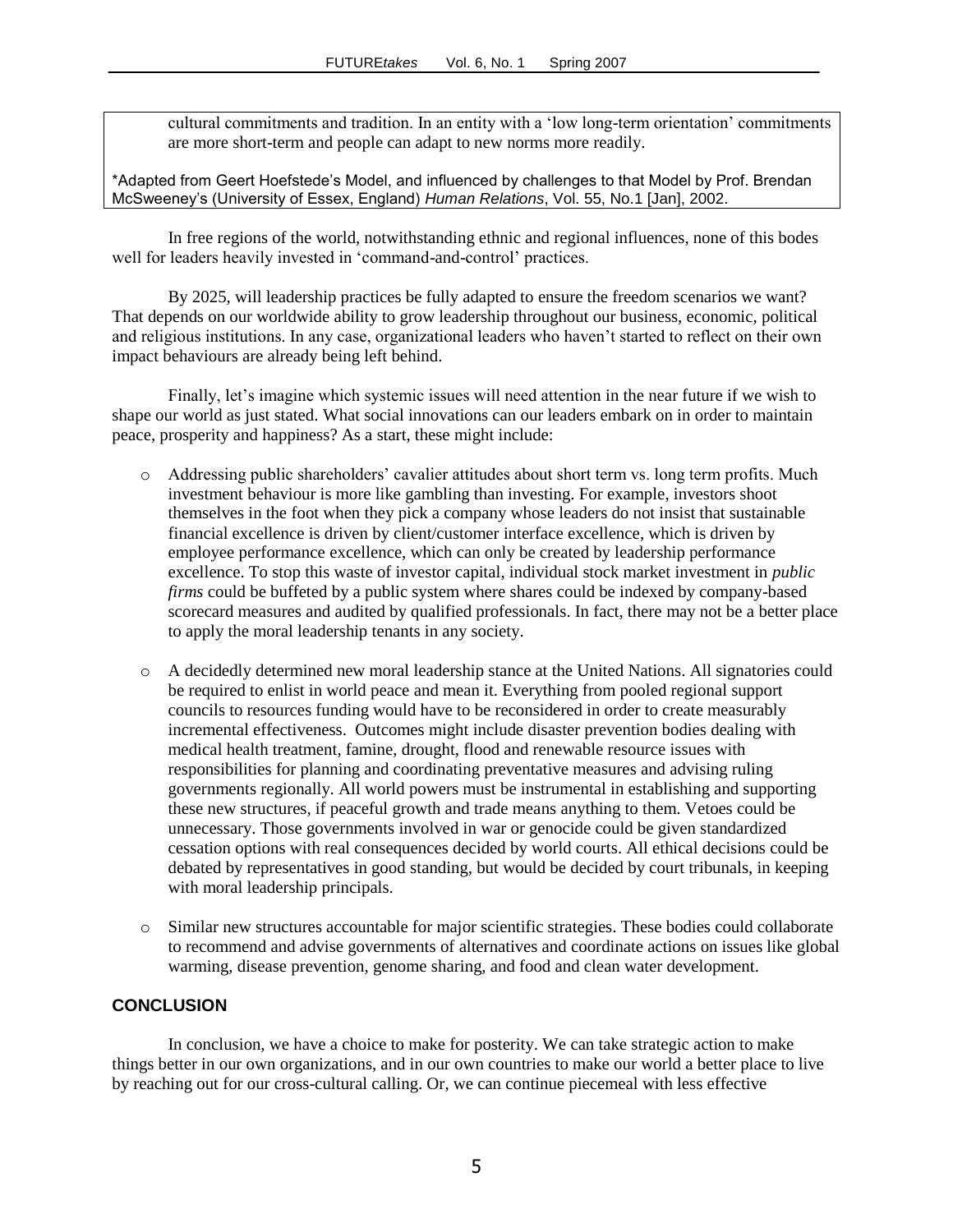leadership behaviours that focus strictly on, and may have even caused, the negative realities the recent past has brought to us.



*David Day is the founding Partner of Incite Leadership® . He, his Partner and their Associates enable leaders to achieve sustainable and profitable growth. They offer custom process tools and personalized implementation services to help senior teams strengthen leadership performance practices in all roles, create customer-focused strategies, and effectively execute strategies across the organization.* 

*You can reach David at [dday@inciteleadership.com,](mailto:dday@inciteleadership.com) 519-317-4846 or by visiting [www.inciteleadership.com.](http://www.inciteleadership.com/)*

#### *POINTS FOR THE CLASSROOM (send comments to [forum@futuretakes.org\)](mailto:forum@futuretakes.org):*

- o *The author states that leaders "… contribute their energies to connecting constituents on all levels of human need – from safety and security, social-emotional, and (role) motivational to personal fulfillment." In 2020, will more people, on a percentage basis, live at the selfactualization level (from Maslow's hierarchy of needs) than today? Why or why not, and what are the impacts on the practice of leadership?*
- o *What cross-cultural leadership skills will be observed in the workplace, volunteer-driven organizations (interest groups and professional societies), and the community, in 2010 and beyond?*
- o *In group-oriented cultures, people are less likely to be assertive. As cultures intermingle (as a result of increased information flow, tourism, and international commerce), how will leaders emerge in the future in various parts of the world, and what will be the cultural impacts on leader emergence? Also, do Mr. Day's observations apply equally to emergent leaders and appointed leaders?*
- o *The US is often characterized as a melting pot, more recently as a salad bowl. Arguably, these descriptors represent the experiences of immigrants from diverse nationalities and ethnic groups. However, the US has developed its own work and business culture that is at variance with those of several other nations, especially from the standpoint of work-life balance. Even uncompensated overtime (for example, nine or more hours of work per day with eight hours of pay) still exists in a few places. Turning the calendar ahead to 2020, do you agree with Mr. Day that corporate cultures will be overcome by local cultures, with flexible work norms (family leaves, work-life balance, etc.) based mostly on female values?*
- o *"Bonus question"! Will these "female values" be accompanied by a trend toward long-term sustainable financial excellence and away from quick-turn profits (the quarterly earnings statement)?*
- o *More generally, which work and business cultures will prevail in 2020 – those of the US (especially in occupations for which talents and skills are not in short supply), those of Western Europe, or other ones?*